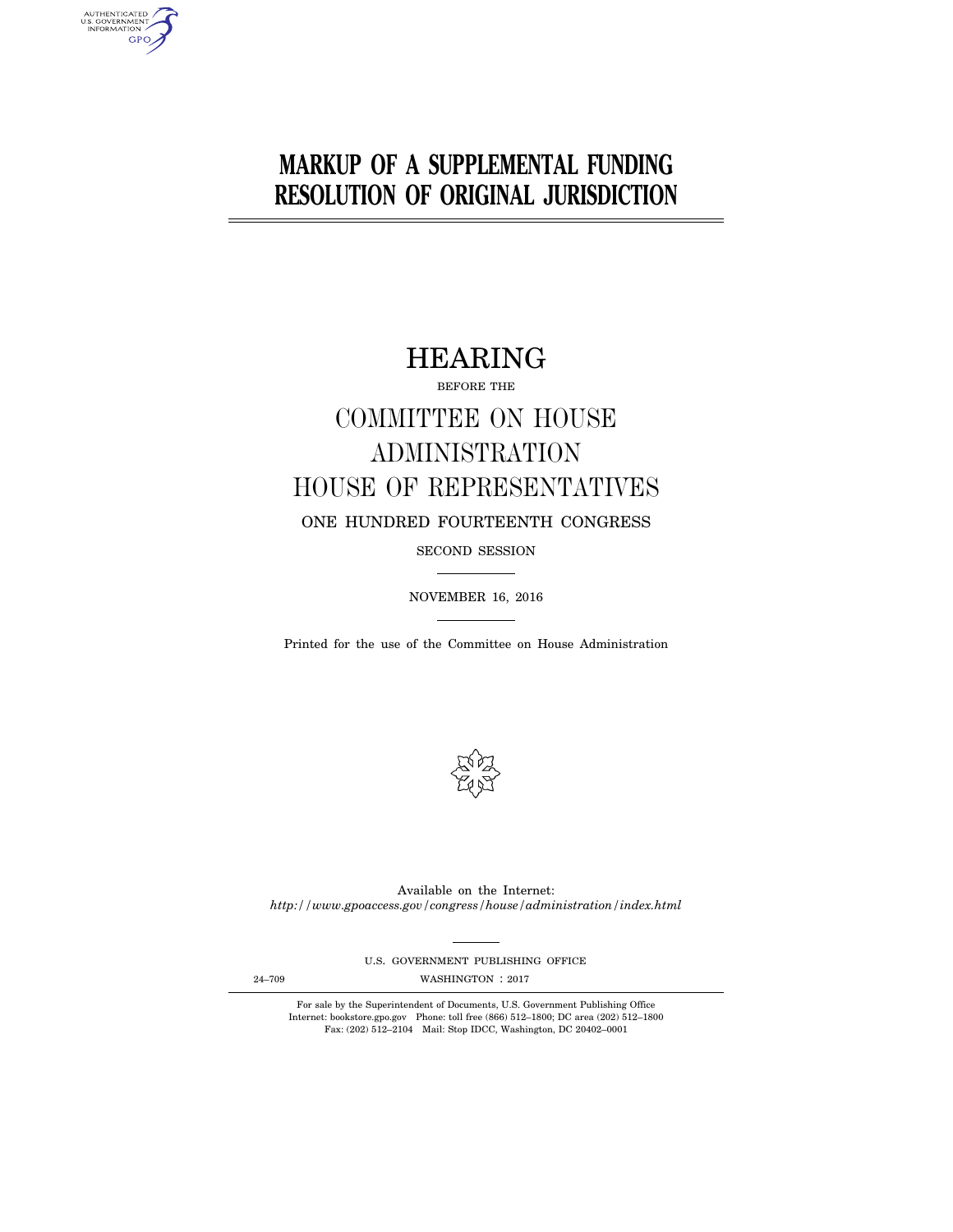## COMMITTEE ON HOUSE ADMINISTRATION

CANDICE S. MILLER, Michigan, *Chairman* 

GREGG HARPER, Mississippi RICHARD NUGENT, Florida RODNEY DAVIS, Illinois BARBARA COMSTOCK, Virginia MARK WALKER, North Carolina ROBERT A. BRADY, Pennsylvania *Ranking Minority Member*  ZOE LOFGREN, California JUAN VARGAS, California

PROFESSIONAL STAFF

SEAN MORAN, *Staff Director*  JAMIE FLEET, *Minority Staff Director*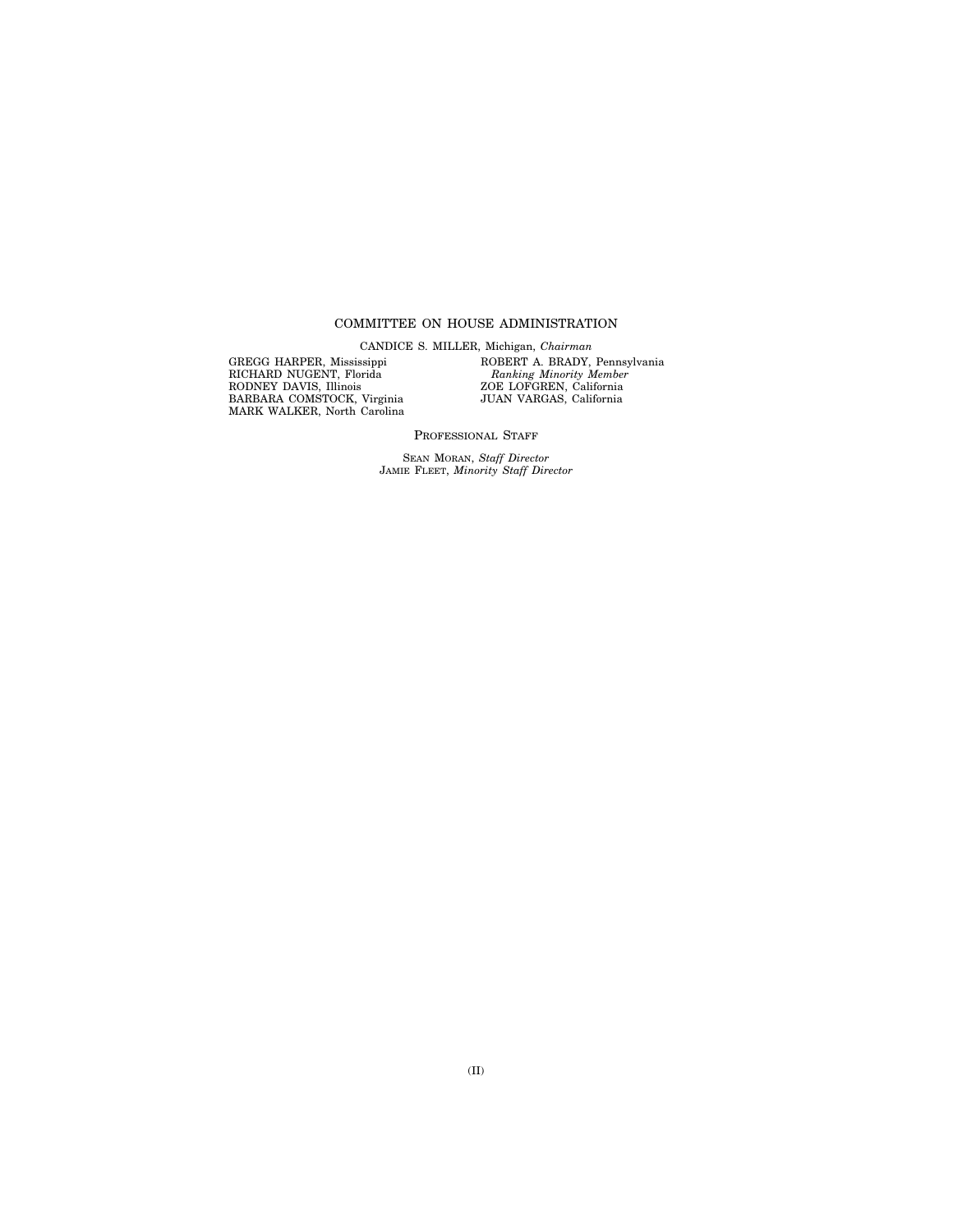## **MARKUP OF A SUPPLEMENTAL FUNDING RESOLUTION OF ORIGINAL JURISDICTION**

### **WEDNESDAY, NOVEMBER 16, 2016**

HOUSE OF REPRESENTATIVES, COMMITTEE ON HOUSE ADMINISTRATION, *Washington, DC.* 

The Committee met, pursuant to call, at 4:42 p.m., in Room 1310, Longworth House Office Building, Hon. Candice S. Miller [Chairman of the Committee] presiding.

Present: Representatives Miller, Harper, Nugent, Davis, Comstock, Walker, Brady, Lofgren, and Vargas.

Staff Present: Sean Moran, Staff Director; Katie Patru, Deputy Staff Director; Bob Sensenbrenner, General Counsel; Erin McCracken, Communications Director; C. Maggie Moore, Legislative Clerk; Tim Sullivan, Staff Assistant; Jamie Fleet, Minority Staff Director; Matt Pinkus, Minority Senior Policy Advisor; Khalil Abboud, Minority Deputy Staff Director/Director of Legislative Operations; Mike Harrison, Minority Chief Counsel; and Eddie Flaherty, Minority Chief Clerk.

The CHAIRMAN. I now call to order the Committee on House Administration for today's Committee markup. A quorum is present, so we may proceed.

The meeting record will remain open for 5 legislative days so that Members may submit any materials that they wish to be included therein.

And today we will consider only one item on our agenda, a resolution of original jurisdiction that authorizes additional funds for the Committee on Energy and Commerce's budget for the remainder of the 114th Congress.

Last year on October the 7th, the House created a Select Investigative Panel on Infant Lives within the Committee on Energy and Commerce, and while everybody wasn't in favor of this panel, it was passed by a majority vote of the House.

This Committee's responsibility is to ensure that each committee has sufficient resources to fulfill their assigned oversight duties. Last year, our Committee transferred funds from the Committee Reserve Account to the Energy and Commerce Committee so the panel could begin its work. An additional transfer was made earlier this year. These funds were allocated based on the full Committee's needs to fulfill its mission.

These initial transfers were insufficient to cover the costs associated with the Select Panel. The matter before us today will rectify this situation and allow the Committee on Energy and Commerce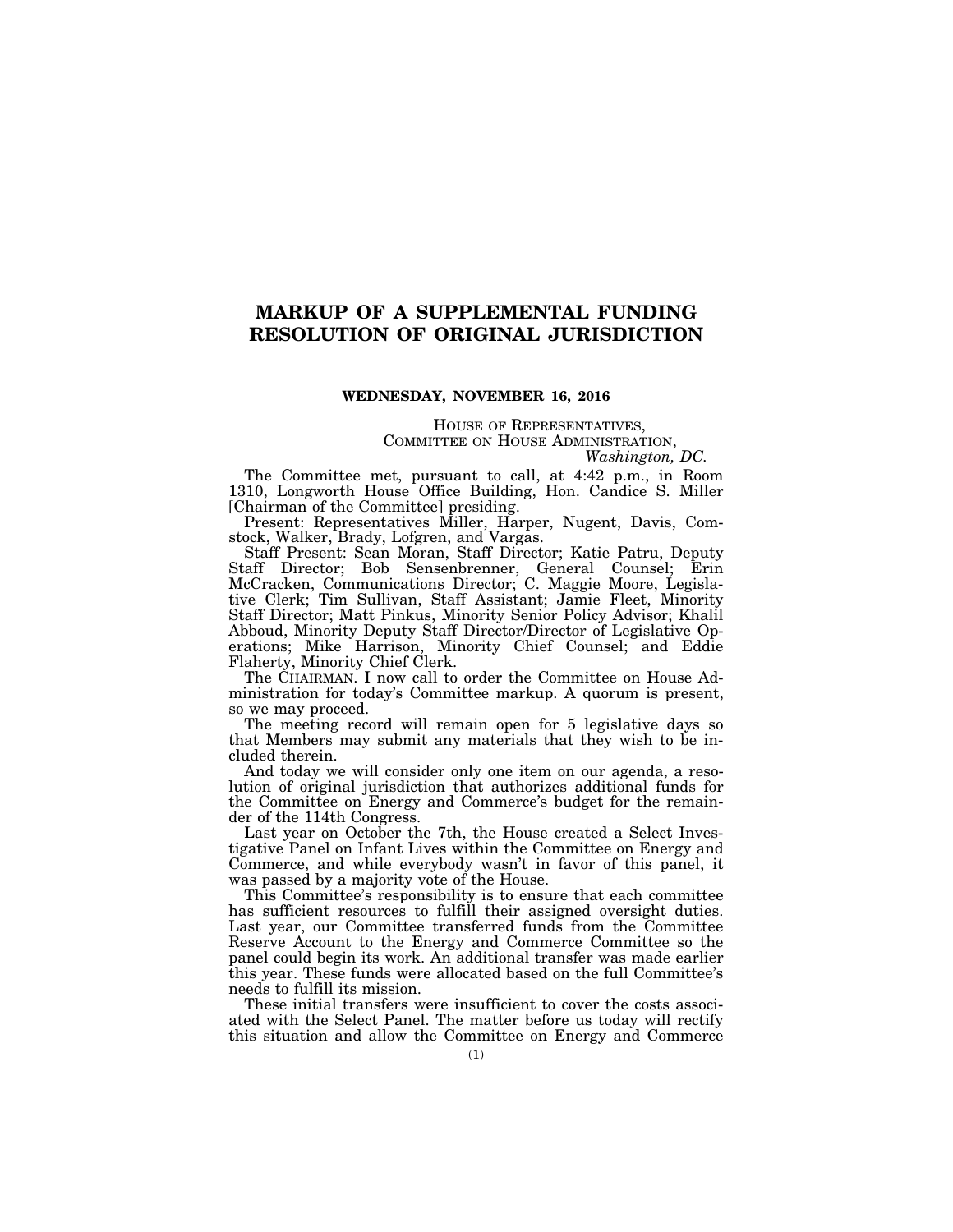and the Select Investigative Panel to continue to operate until the end of this Congress.

This markup is an institutional responsibility. Actually, if we don't allocate these additional funds, the work of the entire Committee on Energy and Commerce, both for the majority staff and the minority staff, would be negatively impacted. That is for certain. The Committee would be unable to complete its work. This work covers important areas such as electronic communications, environmental protection, and health care.

We certainly had differences of opinion on the creation of this Select Investigative Panel. However, we are not here to relitigate a decision that the House has made more than a year ago, but we are here to fulfill our institutional responsibilities. So it is my hope that we send this resolution swiftly to the floor for a vote.

I would now like to recognize my colleague and the Committee's Ranking Member, Mr. Brady, for the purpose of an opening statement.

Mr. BRADY. Thank you, Madam Chairman.

Madam Chairman, I oppose the funding resolution before us today. I will have a longer statement for the record, but let me briefly say that 3 House committees, 12 States, and 1 grand jury have already investigated the matter this panel was created to examine. None found evidence of wrongdoing. And yet, if we pass this measure, we will have wasted over \$1.5 million in taxpayers' money on this redundant and unnecessary exercise.

I am troubled by the treatment of the minority Members of the Committee. It is my understanding that the majority has misused unilaterally subpoena authority, with the Chair issuing 42 unilateral subpoenas without consulting with the Democrats. At best, this is a violation of the longstanding House rules and practice. At worst, it violates the bipartisan spirit of cooperation the American people expect from their Congress. I understand that Democrats have been denied access to the panel records, including documents that have then later been used in hearings and depositions.

It is time for the Panel to end conducting this unnecessary and expensive work.

Thank you again, Madam Chairman.

[Prepared statement follows:]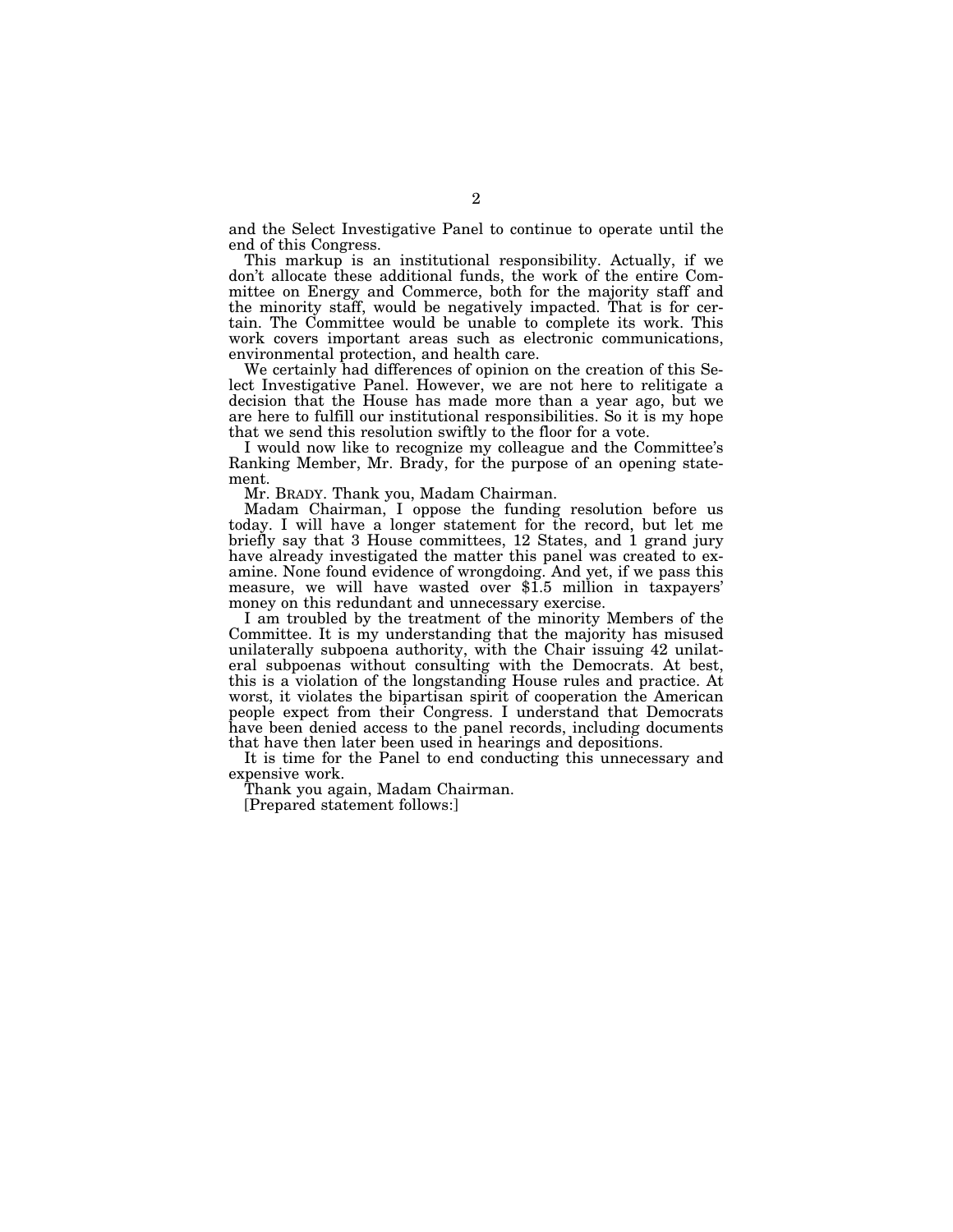#### **Committee Business Meeting**

## A Supplemental Funding Resolution of Original Jurisdiction

#### **Statement for the Record**

#### **Ranking Member Robert A. Brady**

### November 15, 2016

Madam Chairman, I oppose the funding resolution before us today. Last year, the House Majority created the so-called Select Investigative Panel on Infant Lives to investigate Planned Parenthood based upon a discredited and highly edited video by an extreme anti-abortion organization. Three Republican-led House committees, 12 states, and one grand jury have already investigated charges that Planned Parenthood was selling fetal tissue for profit. None found evidence of wrongdoing. And yet, if today's funding request goes through, the House Majority will have wasted over \$1.5 million in taxpayer's money for a political witchhunt that punishes women, doctors and researchers. Additionally, the method for funding the Panel - through polls of the House Administration Committee - has allowed the Panel to operate without the transparency and accountability that the House budget process usually provides. For example, in November 2015, Republicans used a closed-door process to transfer \$300,000 for use by the Select Panel through the end of that year. The Democratic Members of the Committee on House Administration opposed the transfer of funds as "wasteful" and "unnecessary" and called for a public meeting to "ensure the opportunity for amendments and thorough debate." The request was not granted and the money was transferred for use by the Select Panel.

The Select Panel is not a fair or fact-based investigation, has provided no evidence of wrongdoing and is threatening life-saving research. The resolution authorizing the Panel set no time limit, target date for completion, or budget for the Panel's work. It also placed no requirement on the Panel to establish an investigative plan or rules to govern its work and, despite repeated request for the Panel's Democratic Members, Chair Blackburn has refused to discuss or adopt rules or a plan. As a result, Panel Republicans have conducted a viciously partisan investigation that has excluded Democrats at every turn, and resulted in an abuse of congressional authority. Republicans have misused unilateral subpoena authority to harass and intimidate health care providers, medical students, patients, and the scientists who are working to increase our understanding of diseases that impact all Americans. Republicans have consistently refused to work with Democratic panel members. Chair Blackburn has issued forty-two unilateral subpoenas without the required notice and consultation with Ranking Member Schakowsky. This is in violation of longstanding House rules and practices. Additionally, Democrats have been denied access to Panel records, including documents obtained from anti-abortion extremists that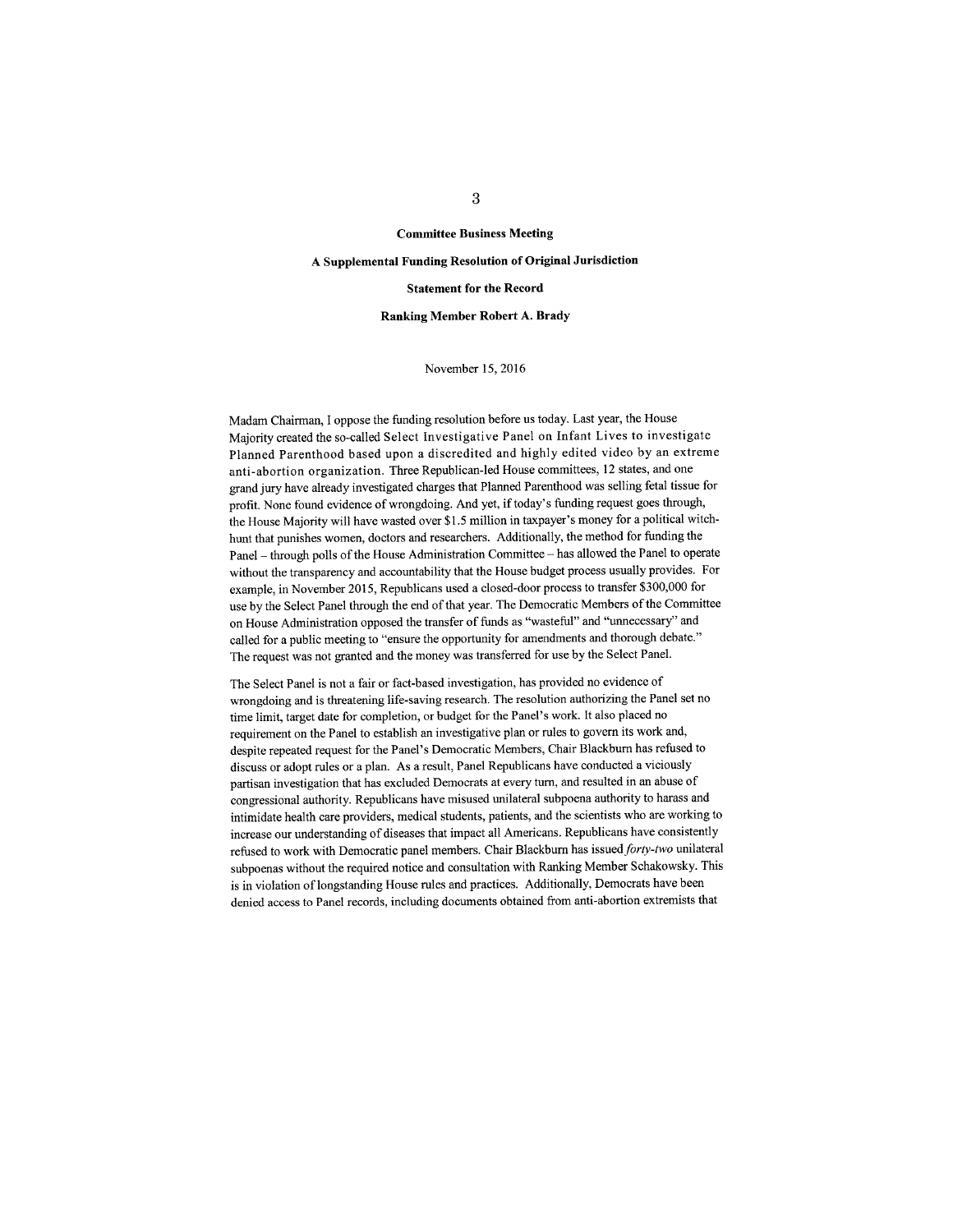Republicans have then used in public hearings and depositions. Republicans have no legitimate reason for continuing this investigation and should stop putting life-saving research and health

care at risk.

Thank you, Madam Chairman.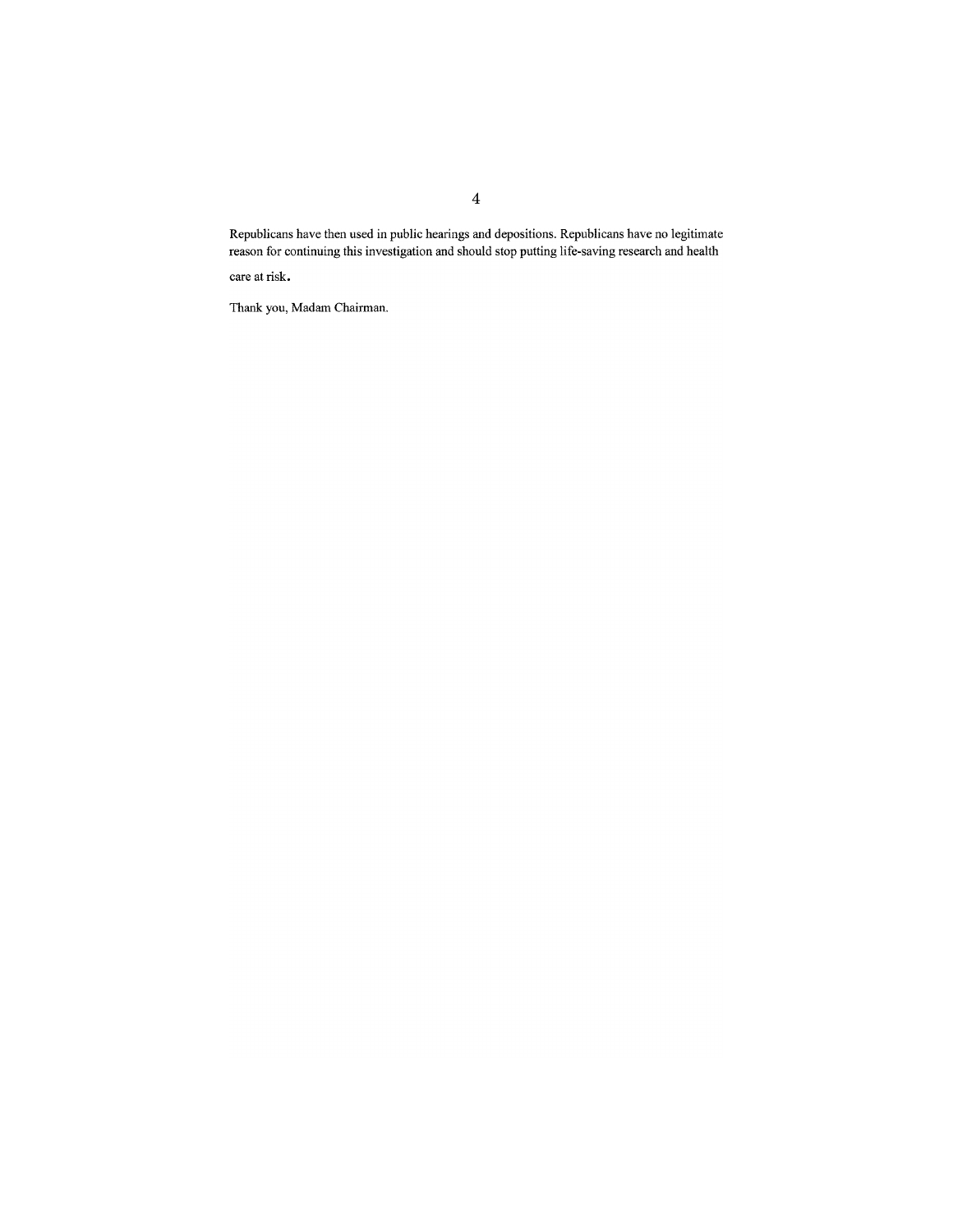The CHAIRMAN. I thank the gentleman very much.

Are there any other Members of the Committee that wish to be recognized for purpose of providing an opening statement?

The Chair lays before the Committee at this time a resolution of original jurisdiction providing for the further expenses of the Committee on Energy and Commerce in the amount of \$800,000. And, without objection, the resolution is considered read and open for amendment.

[The resolution follows:]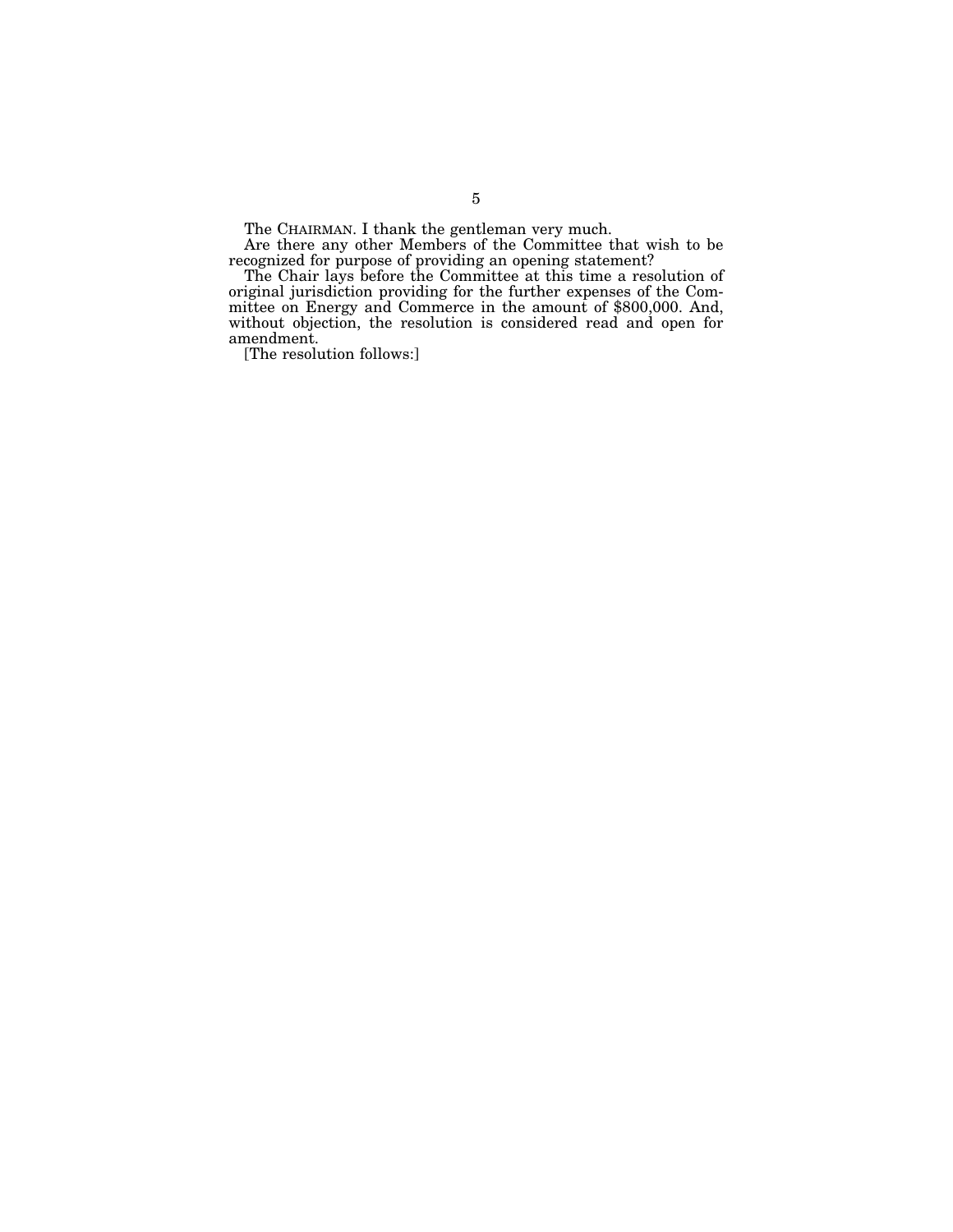F:\NLW\HOREP\ECSUPP\_002.XML

(Original Signature of Member)

114TH CONGRESS  $2\mathrm{D}$  SESSION



Providing amounts for further expenses of the Committee on Energy and Commerce in the One Hundred Fourteenth Congress.

## IN THE HOUSE OF REPRESENTATIVES

Mrs. MILLER of Michigan, from the Committee on House Administration, reported the following resolution

# **RESOLUTION**

Providing amounts for further expenses of the Committee on Energy and Commerce in the One Hundred Fourteenth Congress.

 $\mathbf{1}$ Resolved,

### 2 SECTION 1. AMOUNTS FOR COMMITTEE EXPENSES.

3 For further expenses of the Committee on Energy

 $\overline{4}$ and Commerce (hereafter in this resolution referred to as

5 the "Committee") for the One Hundred Fourteenth Con-

- 6 gress, there shall be paid out of the applicable accounts
- 7 of the House of Representatives not more than \$800,000.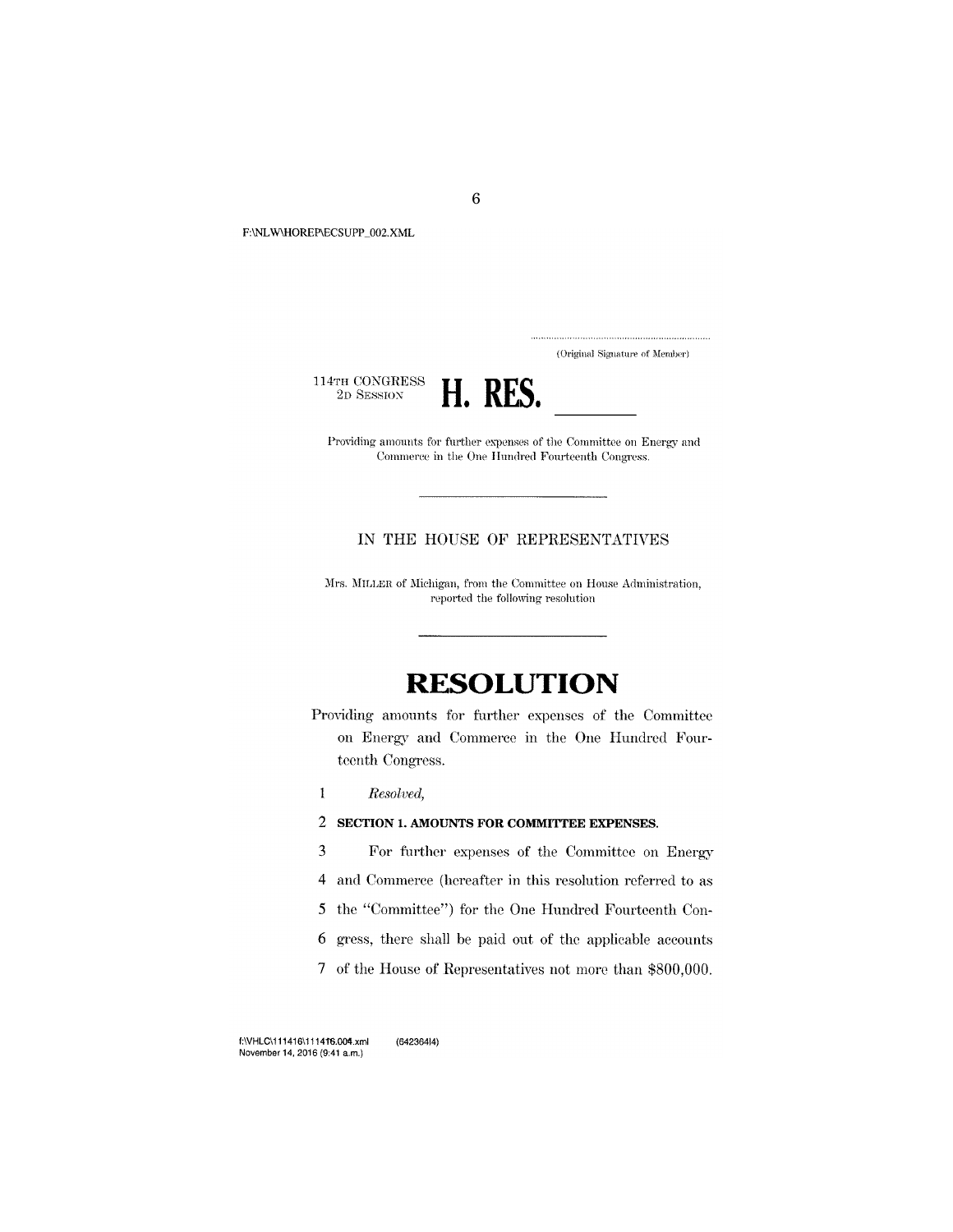F:\NLW\HOREP\ECSUPP\_002.XML

 $\bar{2}$ 

### 1 SEC. 2. VOUCHERS.

 $\overline{2}$ Payments under this resolution shall be made on 3 vouchers authorized by the Committee, signed by the 4 Chairman of the Committee, and approved in the manner 5 directed by the Committee on House Administration. 6 SEC. 3. REGULATIONS.

 $\overline{7}$ Amounts made available under this resolution shall

8 be expended in accordance with regulations prescribed by

9 the Committee on House Administration.

f:\VHLC\111416\111416.004.xml<br>November 14, 2016 (9:41 a.m.)  $(64236414)$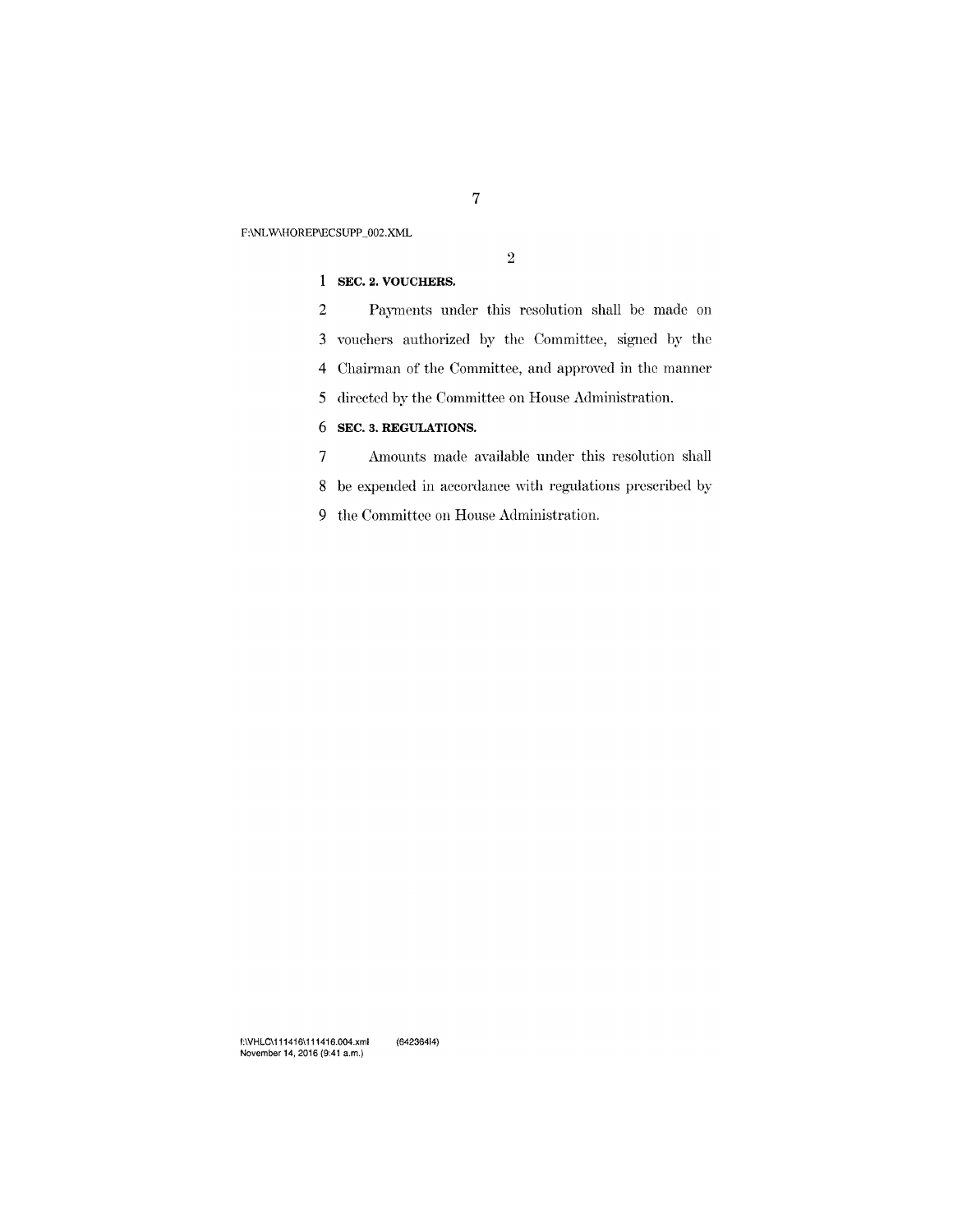The CHAIRMAN. Would any Member like to offer an amendment? Mr. BRADY. Madam Chairman, I offer an amendment to the resolution.

[The amendment of Mr. Brady follows:]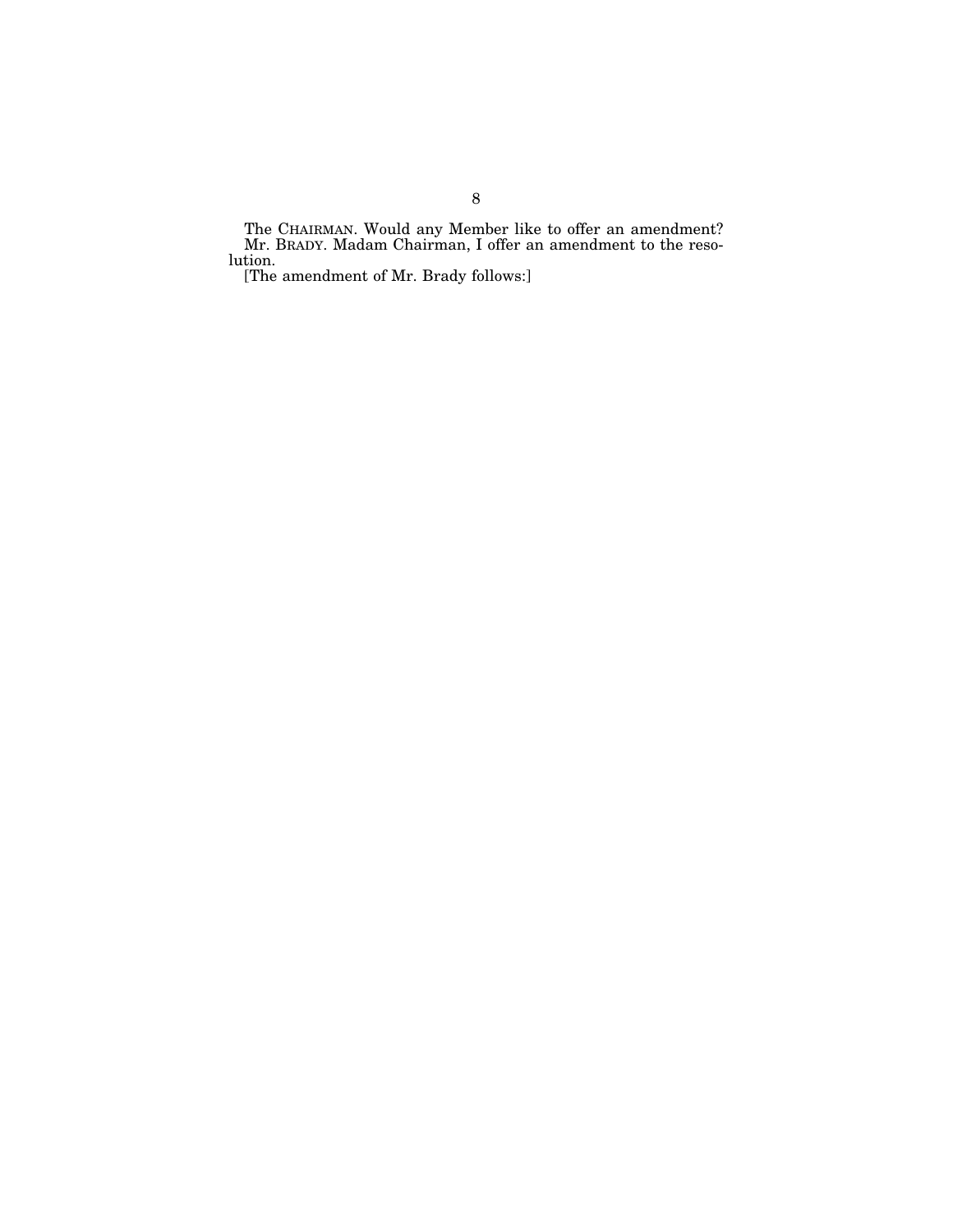F:\NLW\HODEM\ECSUPPAMD.XML

## **AMENDMENT TO RESOLUTION** OFFERED BY MR. BRADY OF PENNSYLVANIA

Add at the end the following:

#### $\mathbf{1}$ SEC. 4. USE OF FUNDS.

 $\overline{2}$ TERMINATION OF SELECT INVESTIGATIVE  $(a)$ 3 PANEL.—The amounts provided under this resolution for  $\overline{4}$ expenses of the Committee may be used solely to terminate 5 the operations of the Select Investigative Panel of the 6 Committee established pursuant to House Resolution 461,  $\boldsymbol{7}$ agreed to October 7, 2015 (hereafter in this resolution referred to as the "Select Investigative Panel"), including 8 9 the preparation and submission to the House of a final  $10<sup>°</sup>$ report on the activities of the Select Investigative Panel.  $11$ (b) REPORTS.—In carrying out subsection (a), the Select Investigative Panel shall issue weekly reports to the 12 13 Committee on House Administration on its expenditures and its activities during the previous week, including a de-14 scription of any subpoenas the Select Investigative Panel 15 16 issued during the previous week.

#### 17 SEC. 5. ISSUANCE OF SUBPOENAS.

18 None of the amounts provided for expenses of the Committee under this resolution may be used by the Select 19 20 Investigative Panel to issue any subpoena unless the chair

f:\VHLC\111416\111416.170.xml  $(64303012)$ November 14, 2016 (5:08 p.m.)

MY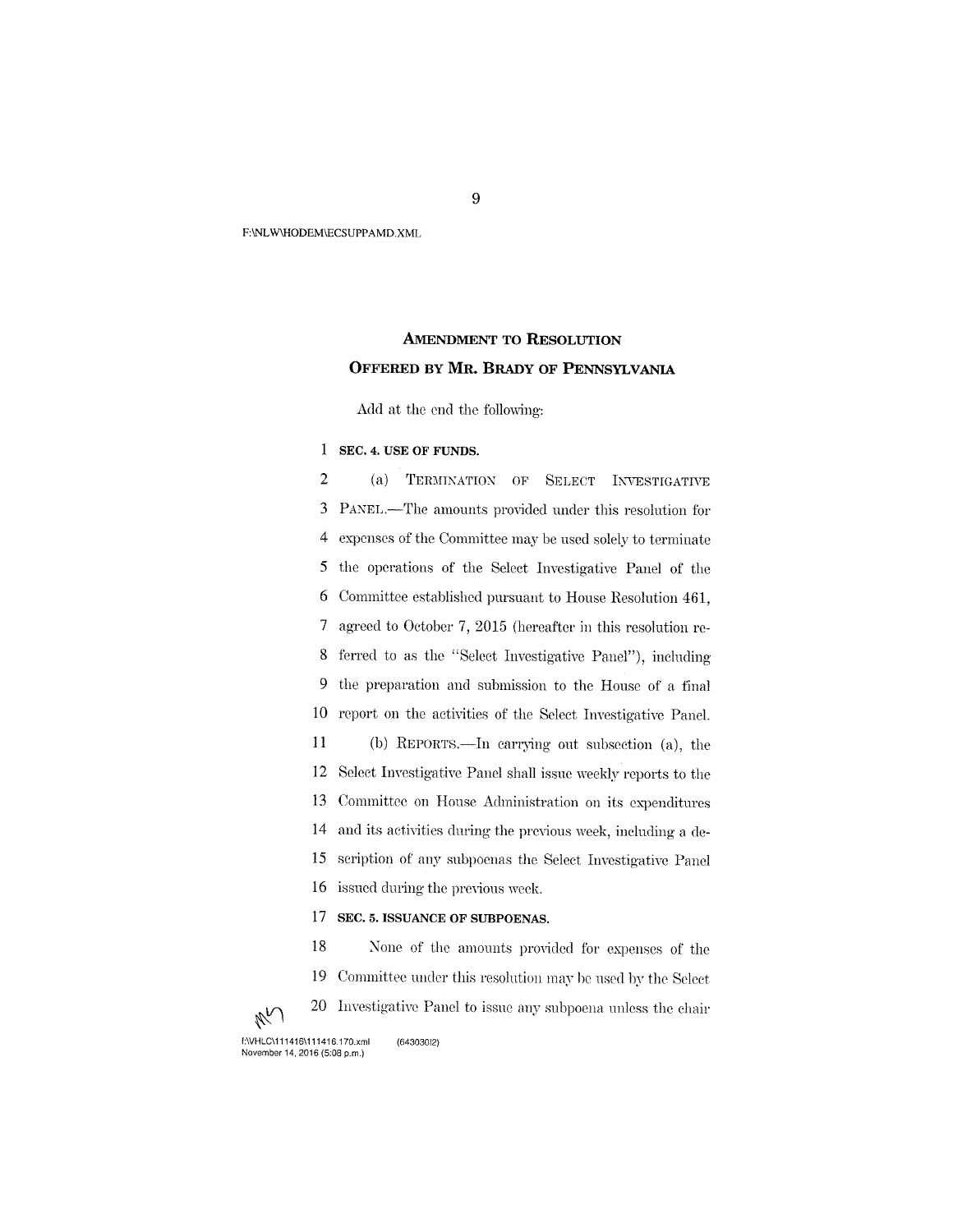F:\NLW\HODEM\ECSUPPAMD.XML

 $\sim$   $\sim$ 

 $\mathcal{L}^{\text{max}}_{\text{max}}$ 

 $\,2\,$ 

1 of the Panel consults in advance with the ranking minority

2 member of the Select Investigative Panel.

 $\boxtimes$ 

 $\hat{\mathcal{A}}$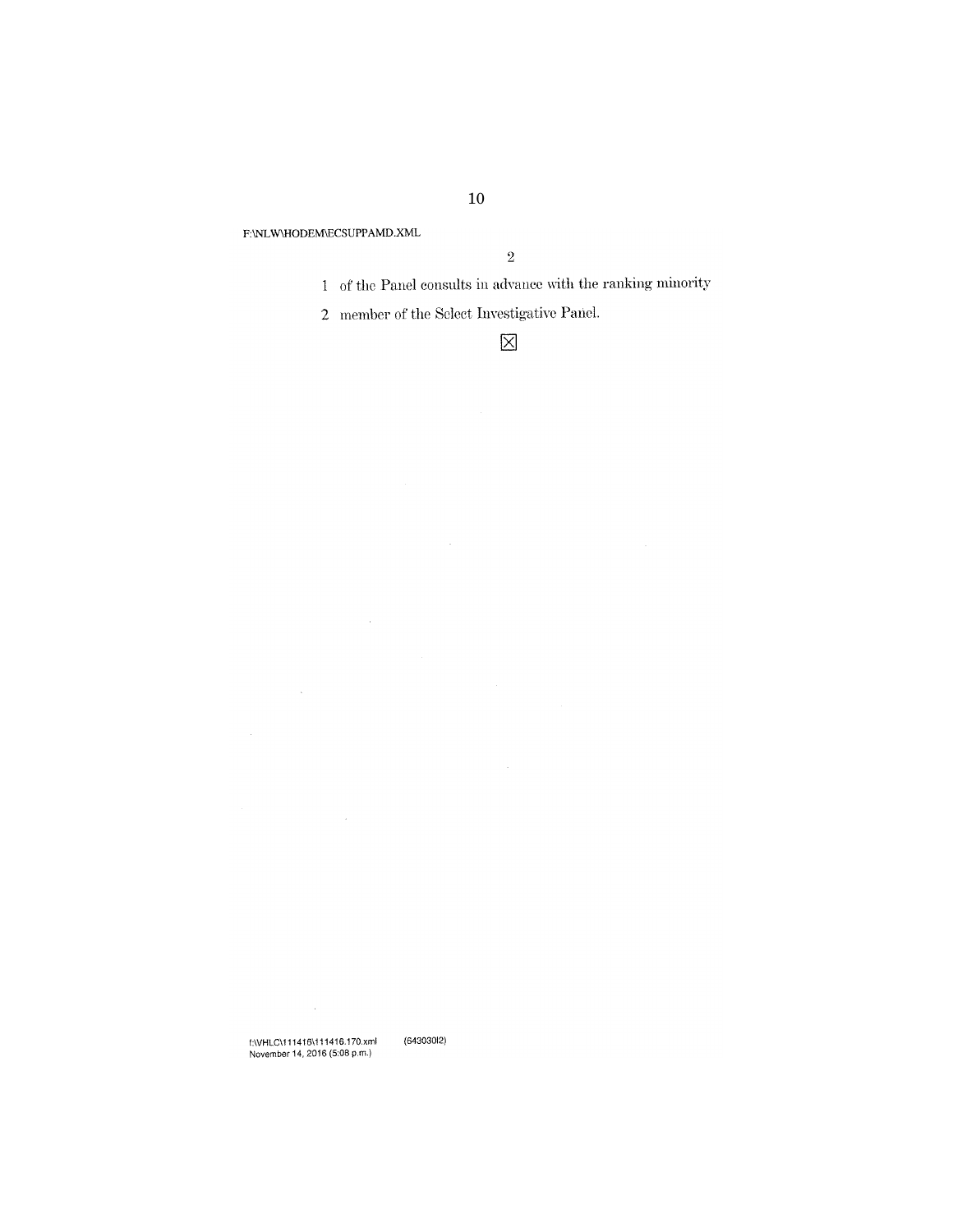The CHAIRMAN. The gentleman is recognized.

Mr. BRADY. Madam Chairman, this amendment is about making sure the minority on the Committee is treated fairly and that the Select Panel finishes its work.

The amendment also requires the Panel to provide House Administration with weekly reports on its the expenditures as well as any activities of the Subcommittee, including the issuance of subpoenas.

Further, the amendment requires the majority to provide notice to and consult with the Ranking Member of the Panel in advance of the issuing of any subpoenas if it is to use any of its supplementary funds for that purpose.

It is unfortunate that we must force the majority to cooperate with the minority, but actions speak louder than words, and that is why I offer this amendment and urge its adoption.

And thank you again, Madam Chair.

The CHAIRMAN. I thank the gentleman.

Do any other Members wish to be recognized to speak on this amendment?

If there are no more comments, we will vote on the gentleman's amendment. The question is on the amendment offered by the gentleman, the Ranking Member, to the resolution.

Those in favor of the amendment would signify by saying aye.

All opposed, signify by saying nay.

In the opinion of the Chair, the nays have it, and the amendment is not agreed to.

Are there any other amendments?

If not, then I move that the Committee favorably report the resolution of original jurisdiction to the House.

And all those in favor, signify by saying aye.

Opposed, say nay.

In the opinion of the Chair, the ayes have it. The ayes have it, and the motion is agreed to.

Without objection, a motion to reconsider is laid upon the table. Does any Member wish to file supplemental, minority, or addi-

tional views for inclusion in the Committee Report to the House? Mr. BRADY. Madam Chair, I announce that the Democratic Members will request the 2 additional calendar days provided by clause

2(l) of Rule XI of the Rules of the House in order to file views.

The CHAIRMAN. Pursuant to clause 2 of Rule XI, a Member is entitled to 2 additional calendar days to file such views in writing and signed by that Member with the Clerk of the Committee.

Any other business before the Committee?

Mr. BRADY. Madam Chair, before we adjourn, it is bittersweet that I will not be able to sit next to you again unless I take a visit-

The CHAIRMAN. Come to Michigan.

Mr. BRADY [continuing]. To Michigan, which I wouldn't mind doing.

But it is an absolute pleasure to be working as your Minority Chair. You have been extremely gracious, respectful, and, without question, one of the classiest ladies that I know in the House of Representatives. And you will be surely missed by this House and by me.